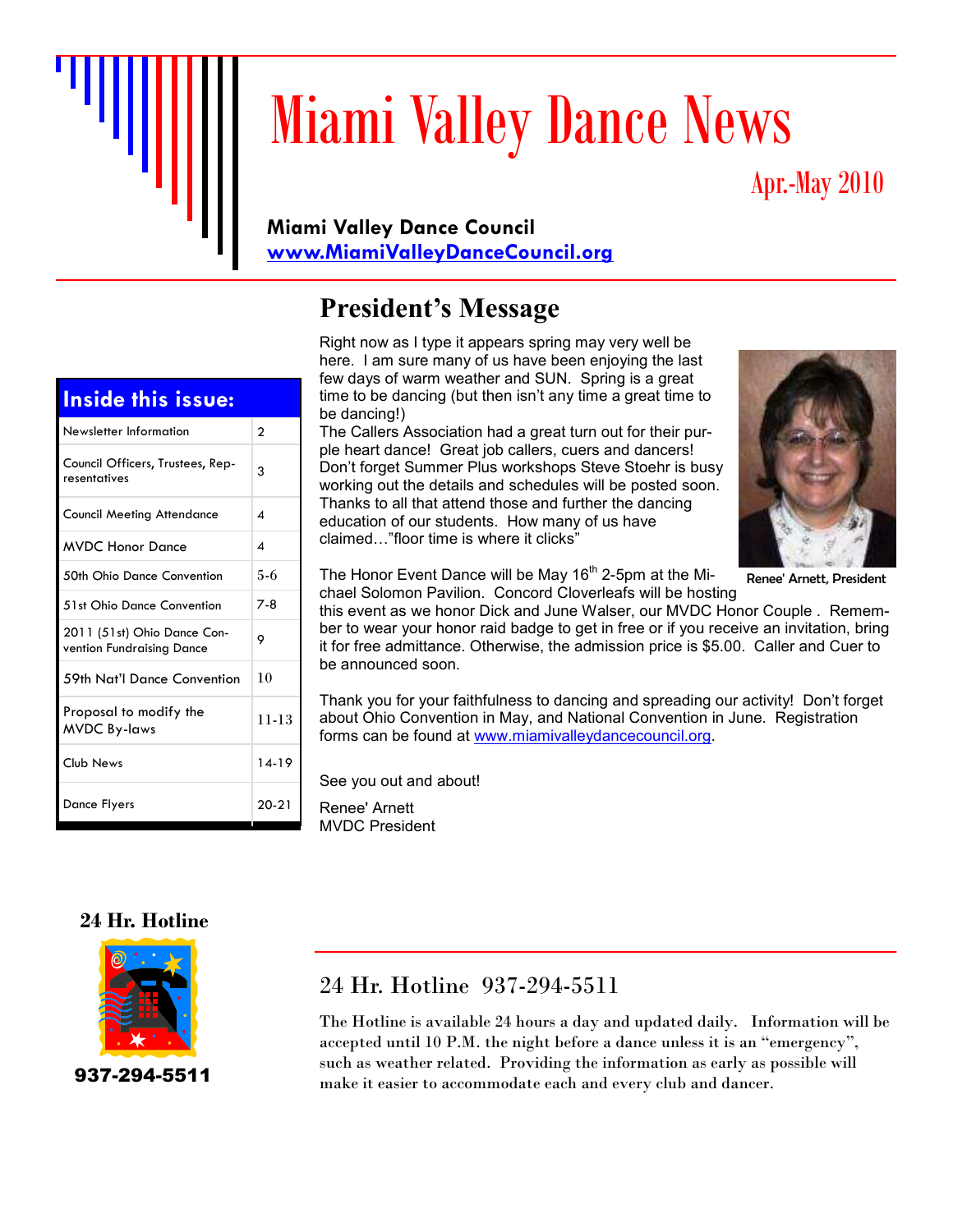## **Newsletter Information**

#### Publication

The Miami Valley Dance Council's newsletter is published bimonthly. Data submitted for publication may be condensed, modified, or omitted by discretion of the editor. We welcome reprinting of any of the articles within this publication, but please give credit to us and/or the author where identified.

#### Submission Guidelines

Please submit all information for publication electronically to e-mail address, mvdcnews@yahoo.com. Programs that data can definitely be accepted in are MS word (other than Word 2008), JPG, MS Works. We are willing to work with anyone, so please send what you have, and if it cannot be opened, we will contact you provided you include contact information. Though all news is welcome, it may not be published, may be published in part only, or may be published at a later date. News should be relevant at the time of publication. Remember that a dance that is still in the future when you submit the news may be past by the time the newsletter is published. Include news that is of interest to dancers outside of your club. Photos are welcome. **Include area codes** for all phone numbers **and zip codes** for all addresses. No more than two contacts per club, please.

#### Corrections

Though we strive for accuracy, it is possible that mistakes may pass all proofing efforts. Please submit necessary attention to errors for correction via email to mvdcnews@yahoo.com or via phone to 765-935-3251.

### Due Dates

Submission deadline will be the same date as Council meetings, which are the second Tuesday of odd months. We will strive to have the newsletter online by the following Monday. Assuming council meetings are always the 2nd Tuesday, deadlines will be as follows:

| Deadline | Issue           |
|----------|-----------------|
| Jan. 12  | Feb./Mar. 2010  |
| Mar. 9   | Apr./May 2010   |
| May 11   | June/Jul. 2010  |
| Jul. 13  | Aug./Sept. 2010 |
| Sept. 14 | Oct./Nov. 2010  |
| Nov. 9   | Dec./Jan. 2011  |

#### Advertising

At this time advertising for special club dances and events is free for all Miami Valley Dance Council clubs. For non-clubrelated advertising, see chart. Rates subject to change.

| <b>Non-Club Related Ad Rates</b>    |         |                                 |
|-------------------------------------|---------|---------------------------------|
| Size relative to<br>8 1/2'x11" page | 1 issue | $1 \mathrm{yr}$<br>$(6$ issues) |
| <b>Business Card Size</b>           | \$5.00  | \$27.00                         |
| $1/8$ page                          | \$8.00  | \$36.00                         |
| $1/4$ page                          | \$13.00 | \$70.00                         |
| $1/2$ page                          | \$22.00 | \$119.00                        |
| Full page                           | \$40.00 | \$216.00                        |

Surcharge of 25% for ad requesting specific location. No ads on front cover.





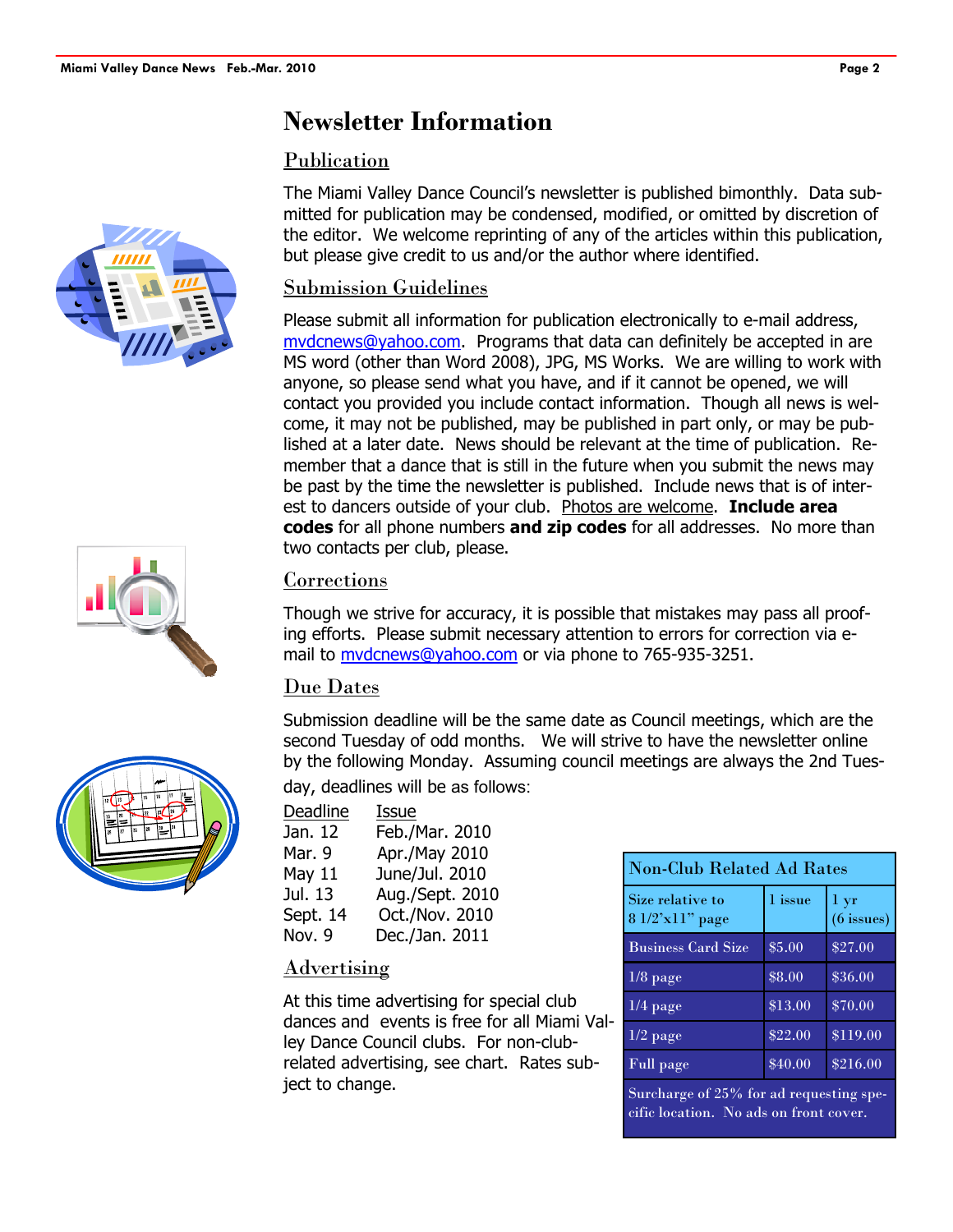

#### **REPRESENTATIVES**:



Caller's Assn: **Stuart Lewis**  937-432-0283 Awards:



**Jim Gill**  937-836-5075



MSP Support: **Ed Cordray**  937-252-0638



Hotline: **Jean Aills**  937-237-1168



Webmaster: **Randy Adams**  937-269-4635



Newsletter: **Cheryl Hornsby**  765-935-3251



Historian: **Sharry Hayden**  937-233-7180



Convention: **Steve Hayden**  937-233-7180



State Corp: **Steve & Sharry Hayden**  937-233-7180

 **Steve & Bev Stoehr** 937-609-8690

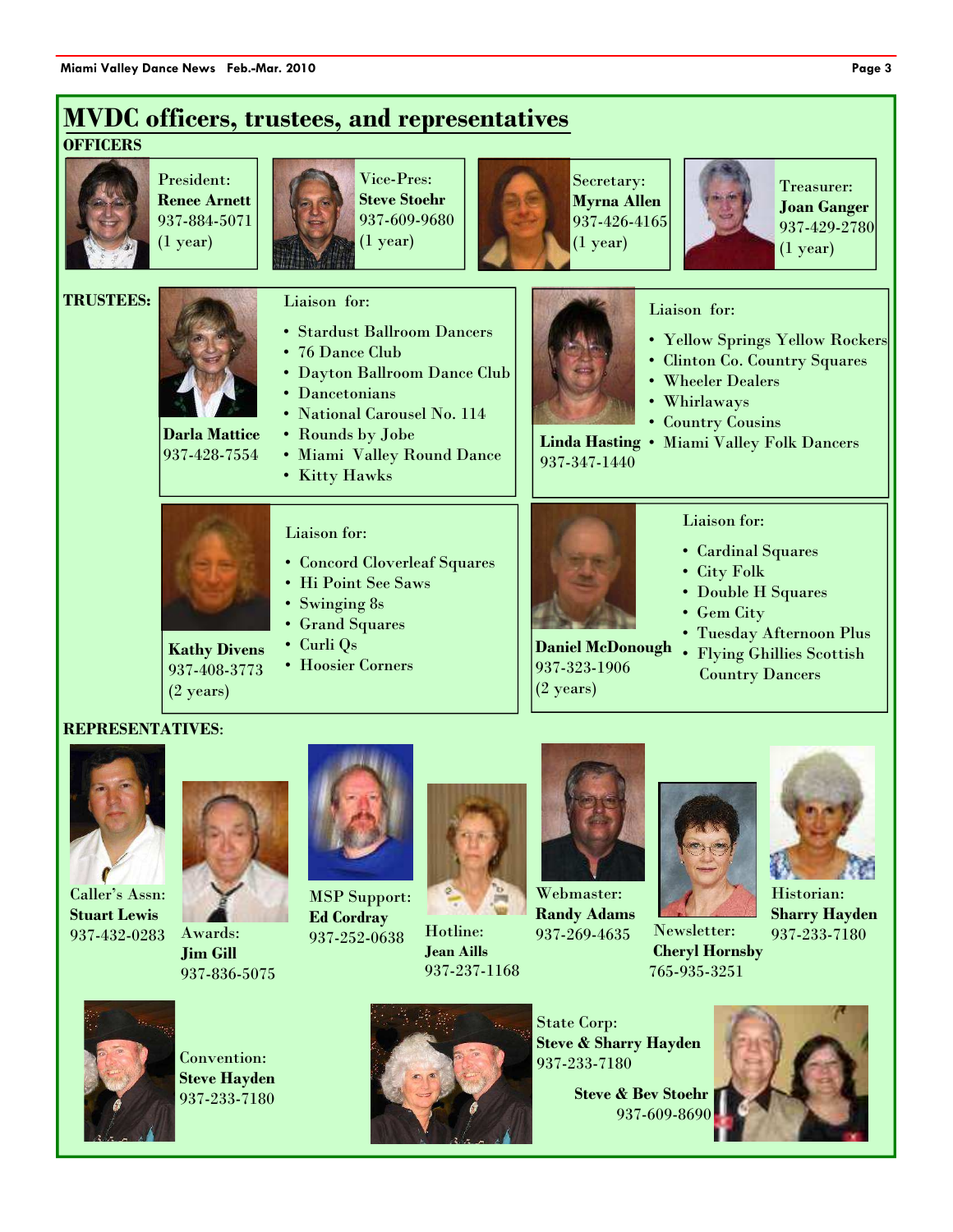## **Attendance at MVDC Meetings**

Council member clubs, per the Miami Valley Dance Council bylaws, shall provide a club representative to at least four (4) of any six (6) consecutive Council meetings.

| <b>CLUB</b>                       | 5/12/2009 | 7/14/2009 | 9/8/2009 | 11/10/2009 | 1/12/2010 | 3/9/2010 |
|-----------------------------------|-----------|-----------|----------|------------|-----------|----------|
| <b>Cardinal Squares</b>           |           |           |          |            |           |          |
| Cityfolk                          |           |           |          |            |           |          |
| <b>Clinton County Squares</b>     |           |           |          |            |           |          |
| <b>Concord Cloverleaf Squares</b> | X         |           |          |            |           |          |
| <b>Country Cousins</b>            |           |           |          |            |           |          |
| Curli-Qs                          |           |           |          |            |           |          |
| Dancetonians                      |           |           |          |            | X         |          |
| Dayton Ballroom Dance Club        |           |           |          |            |           |          |
| Double H Squares                  | X         |           |          |            | Х         |          |
| <b>Flying Ghillies Scottish</b>   |           |           |          |            |           |          |
| <b>Gem City Squares</b>           | X         |           |          |            | X         |          |
| <b>Grand Squares</b>              |           |           |          |            |           |          |
| <b>Hi-Point See Saws</b>          |           |           |          |            | Х         |          |
| <b>Hoosier Corners</b>            | Χ         |           |          |            |           |          |
| Kitty Hawk Squares                |           |           |          |            |           |          |
| Miami Valley Folk Dancers         |           |           |          |            |           |          |
| Miami Valley Round Dancers        |           |           |          |            |           |          |
| National Carousel No. 114         |           |           |          |            |           |          |
| Rounds By Jobe                    |           |           |          |            |           |          |
| <b>Stardust Ballroom Dancers</b>  |           |           |          |            |           |          |
| Swinging 8s                       |           |           |          |            |           |          |
| <b>Tuesday Afternoon Plus</b>     | X         |           |          |            | Х         |          |
| <b>Wheeler Dealers</b>            |           |           |          |            |           |          |
| Whirlaways                        |           |           |          |            |           |          |
| <b>Yellow Rockers</b>             |           |           |          |            |           |          |
| 76 Dance Club                     |           |           |          |            |           |          |

# **MVDC Honor Dance**

**May 16, 2010 At the Michael Solomon Pavilion** 

**Concord Cloverleafs hosting** 

## **HONOR COUPLE: Dick and June Walser**

Remember to wear your honor raid badge to get in free or if you receive an invitation, bring it for free admittance. Otherwise, the admission price is \$5.00. Caller and Cuer to be announced soon.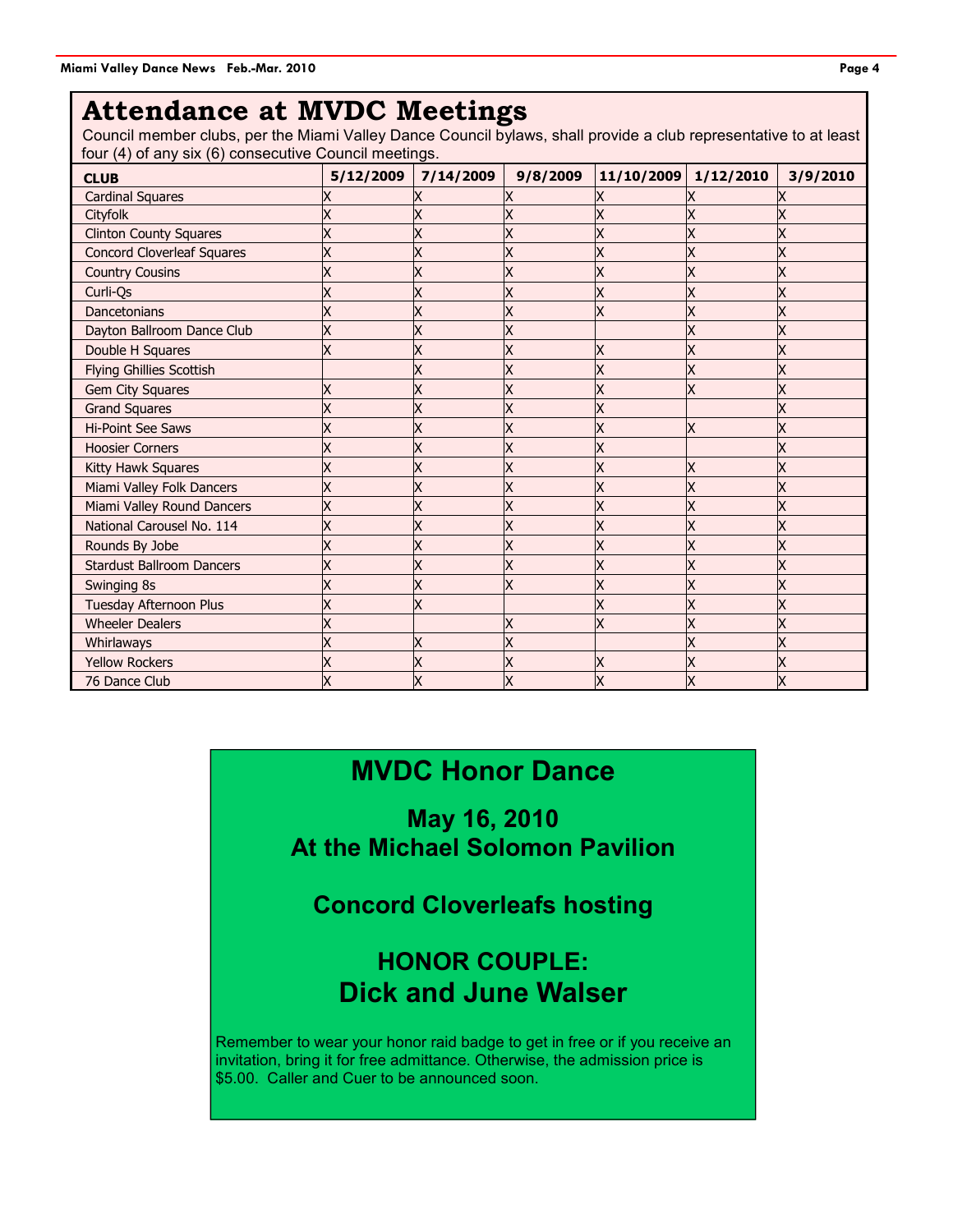



## **FOR YOUR INFORMATION**

# **2010 50th Ohio Dance Convention**

#### **GREATER CLEVELAND FEDERATION OF DANCE CLUBS**

#### **SPONSORS THE 50th OHIO DANCE CONVENTION**

#### **May 7, 8, 9, 2010 Bertram Inn & Conference Center 600 North Aurora Rd., Aurora, OH 44202**

We have 40 callers & cuers from Ohio, Pennsylvania, Kentucky, Illinois, Florida, Iowa and Michigan for your dancing enjoyment. There will a room just for Mainstream , so new graduates come out an enjoy yourselves. We will have Hot Hash, Plus, Advanced, Challenge, Clogging, Contra, Line Dancing and Round Dancing, phase 1 thru VI.

 Bring (or build) a square and try **Competition Squares** at 5:20 in the Plus Hall on Saturday...If you know (or think you know) your square dance call definitions, try out the DBD room (Dance By Definition)

 Attend the Saturday morning **workshops** on Plus, DBD, Advance & Challenge. Or in the Plus Hall, find **"The Blast from the Past –Retro Calls**" from 10-11 AM.

If you haven't made room reservations yet, the telephone number for the Bertram Inn  $\&$  Conference center is 877-995-0200.



*The* 

*Wine Tasting & Murder Mystery Leaves promptly at 11:15 AM Friday in front of the Bertram Inn* 

**Take a break** from the action and check out the Chinese auction, buy a ticket for split the pot, visit the showcase of ideas display, the sewing room and the many vendors with the latest fashions. Speaking a fashion, don't miss the **Fashion Show** held in the Plus Hall Saturday at 6PM.



**The Mini-Legacy** meets in the Amphitheater at 10AM.Saturday. This is the educational portion of our convention sponsored by the State Corporation. This year's topic is "The History of Dancing" and should be of interest to new and "old" dancers alike.

 At the Amphitheater at 2PM Saturday is our **keynote speaker, Bill Boyd,** editor of the American Square Dance Magazine.

We look forward to seeing and dancing with you in **Aurora on May 7 – 9.**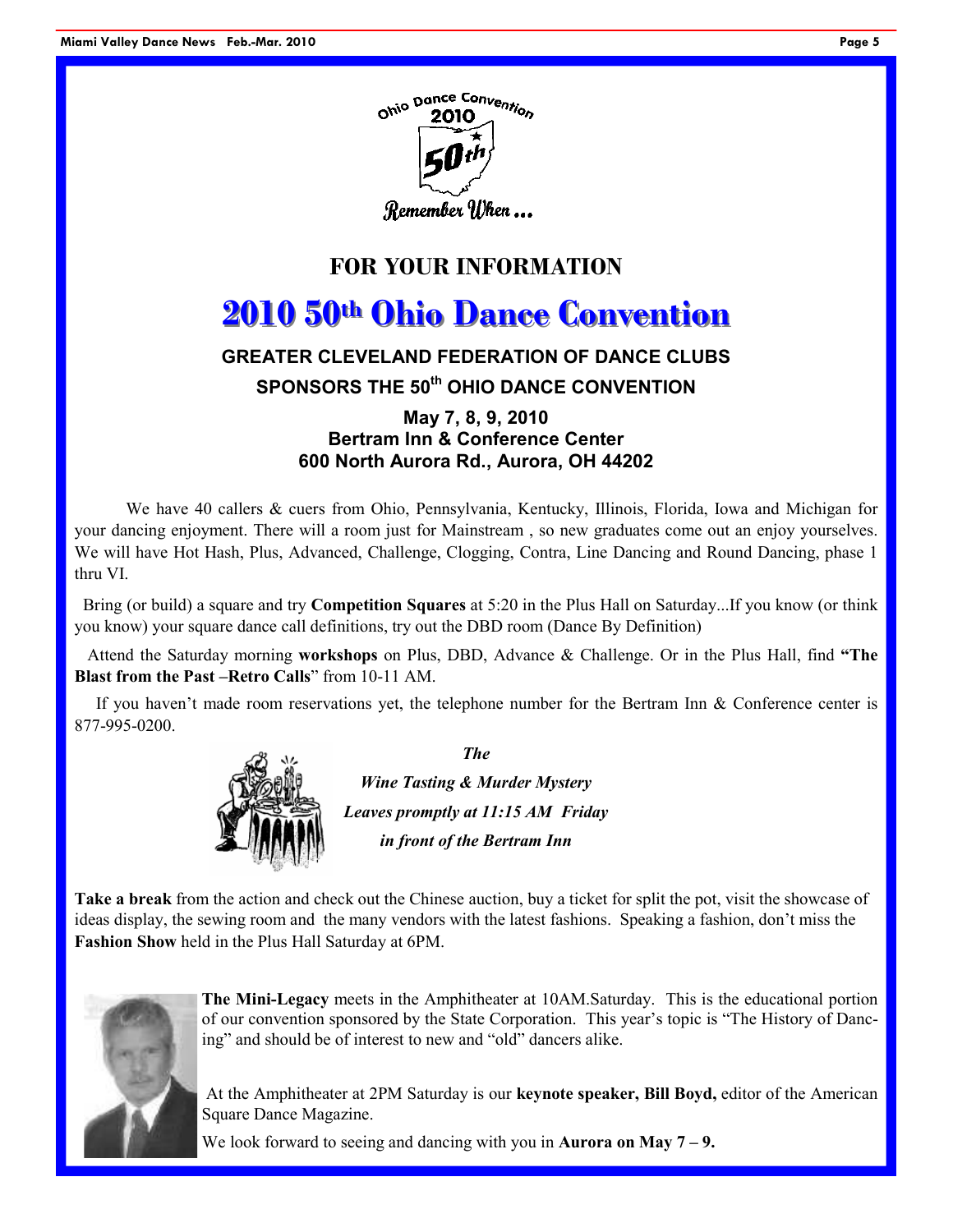# **2010 50th Ohio Dance Convention**

## **Special Events!**

## **Blast From the Past - Retro Calls**

What was "Rip 'n Snort" or "Curlique"?

Learn and dance to other old time calls.

Saturday 10:00 – 11:00AM Plus Room

## **Hot Hash**

This is high energy dancing at its best. Calls come fast and furious as the music is speeded up and calls are stacked in a "take no prisoners" mode.

> Saturday 2:00 – 2:30 Plus Room Saturday 4:00 – 4:30 Plus Room

Saturday 6:00 – 7:00 Mainstream Room

## **Competition Squares**

A lot like Hot Hash except the tip will end when there is only one square still dancing. If your square breaks down, you are out. Repairing squares and restarting is not permitted. Expect a little DBD here as well. Set up squares might be in order! Last square dancing will get dangles.

Saturday 5:20 Plus Room



Ohio Dance Convention

Remember When ...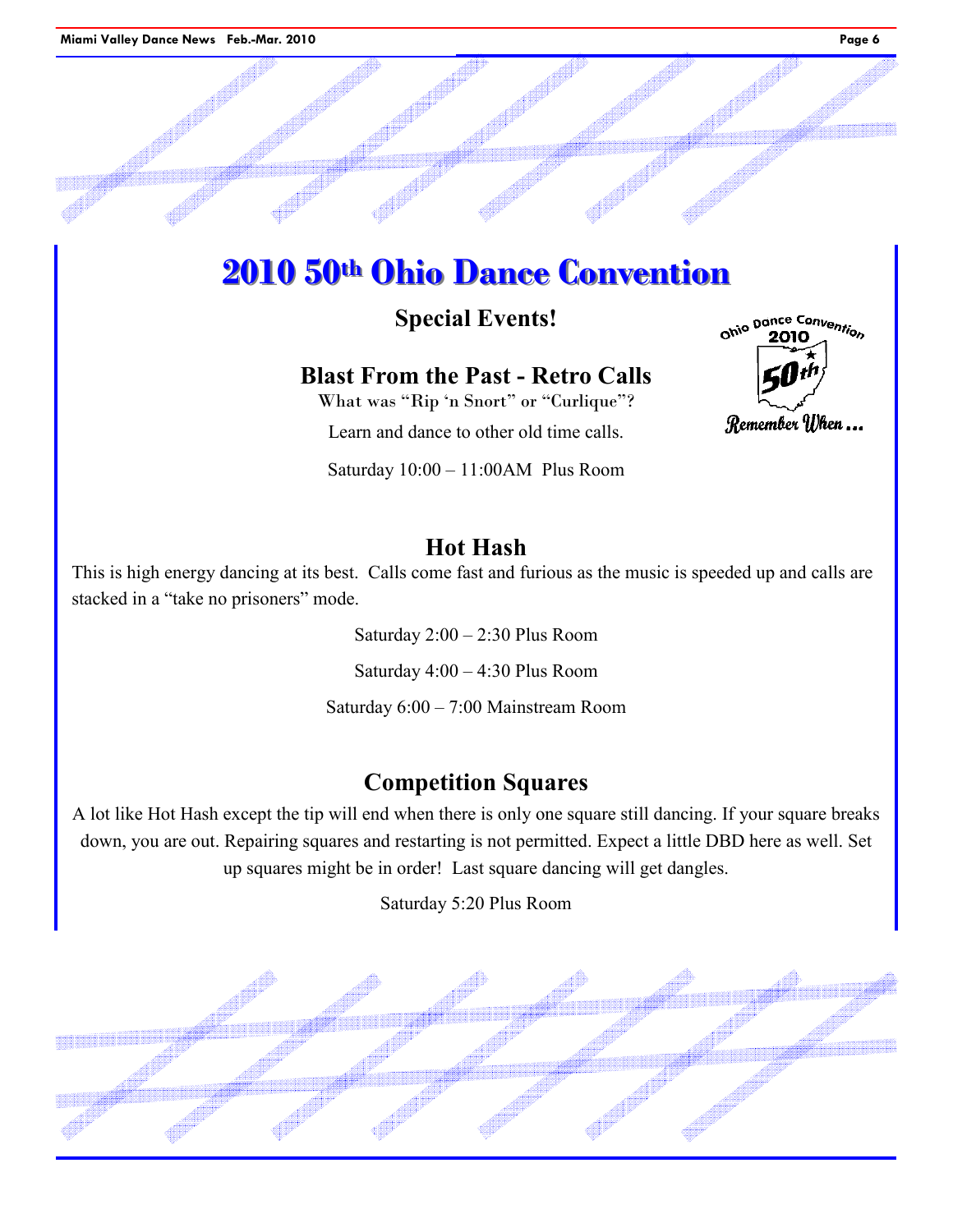#### **Miami Valley Dance News Feb.-Mar. 2010 Page 7**



General Chair Steve & Sharry Hayden 937-233-7180 steve@HaydenInc.com

FESTIVE FUN in 2-0-1-1 51st Ohio Dance Convention 50th Anniversary Dayton - May 6 & 7, 2011 www.FestiveFun2011.com



Vice Chair John & Elaine Stocker 937-339-1706 jestocker1233@hotmail.com

# *PRESS RELEASE #1*

Detailed planning for the 51<sup>st</sup> Ohio Dance Convention to be held at the Dayton Convention Center in downtown Dayton, Ohio on May 6-7, 2011 is underway!

The theme for the event is "**FESTIVE FUN IN 2-0-1-1"** and will feature **gala, hot-hot-hot** southwestern style attire, decorations, music and many other amenities and activities. Dance styles will include modern western style square, round, country western/line and folk/contra dancing. Planning for the convention is being done by an executive committee under the sponsorship of the Miami Valley Dance Council (MVDC).

Convention lodging will be provided by the Dayton Crown Plaza Hotel (**www.crowneplaza.com**, 937-224-0800 or 1-800-971-4654) located adjacent to the Convention Center which is accessible from the hotel without going outdoors.

The Convention Website, soon to be activated, will be **www.FestiveFun2011.com**.

Some pre-convention planning activities currently underway include:

- Registration Forms will be available at all MVDC dance locations, throughout the state at dance clubs and dance organization locations and on the website. Upon registration, a special convention ribbon will be provided for admission. Prices will be\$30 per adult before April 1, 2011; \$35 per adult after April 1, 2011; and special lower rates for one-day only, children under 18 and non-dancing guests.
- Vendors Shop-shop-shop! Throughout the convention, vendors from several states will be open to sell special dance attire, badges and other mementos of this unique experience. Custom designed convention theme tee-shirts and custom embroidered golf shirts will also be available.
- Sewing Room Will be available on-site throughout the convention for attendees to see and experience historical and original modern dance attire.
- Tour A special "rain or shine" 3-hour guided walking tour of Dayton's historic Oregon District will be available. Cost will be \$15 per person. Lunch will be available as a separately priced option. Start time will be 12:00 noon.
- Special lead-in events:
	- A July 31, 2010 fundraiser dance at the Community Golf Course Pavilion featuring special raffles, drawings and a silent auction.
	- $\degree$  An October 30, 2010 fundraiser at the St. Mary's American Legion Post 323 in St. Mary's, Ohio<br> $\degree$  A downtown Dayton Courthouse are-convention dance demonstration for the community
	- A downtown Dayton Courthouse pre-convention dance demonstration for the community.
	- <sup>o</sup> A "trails end" dance to welcome visiting and local dancers to the convention.

Full details of all events and planned activities will be announced in subsequent releases.

For additional information as it becomes available, contact Jim Mattice, Publicity Chairman, **JJMATTICE@ATT.NET**, 937-272-4532.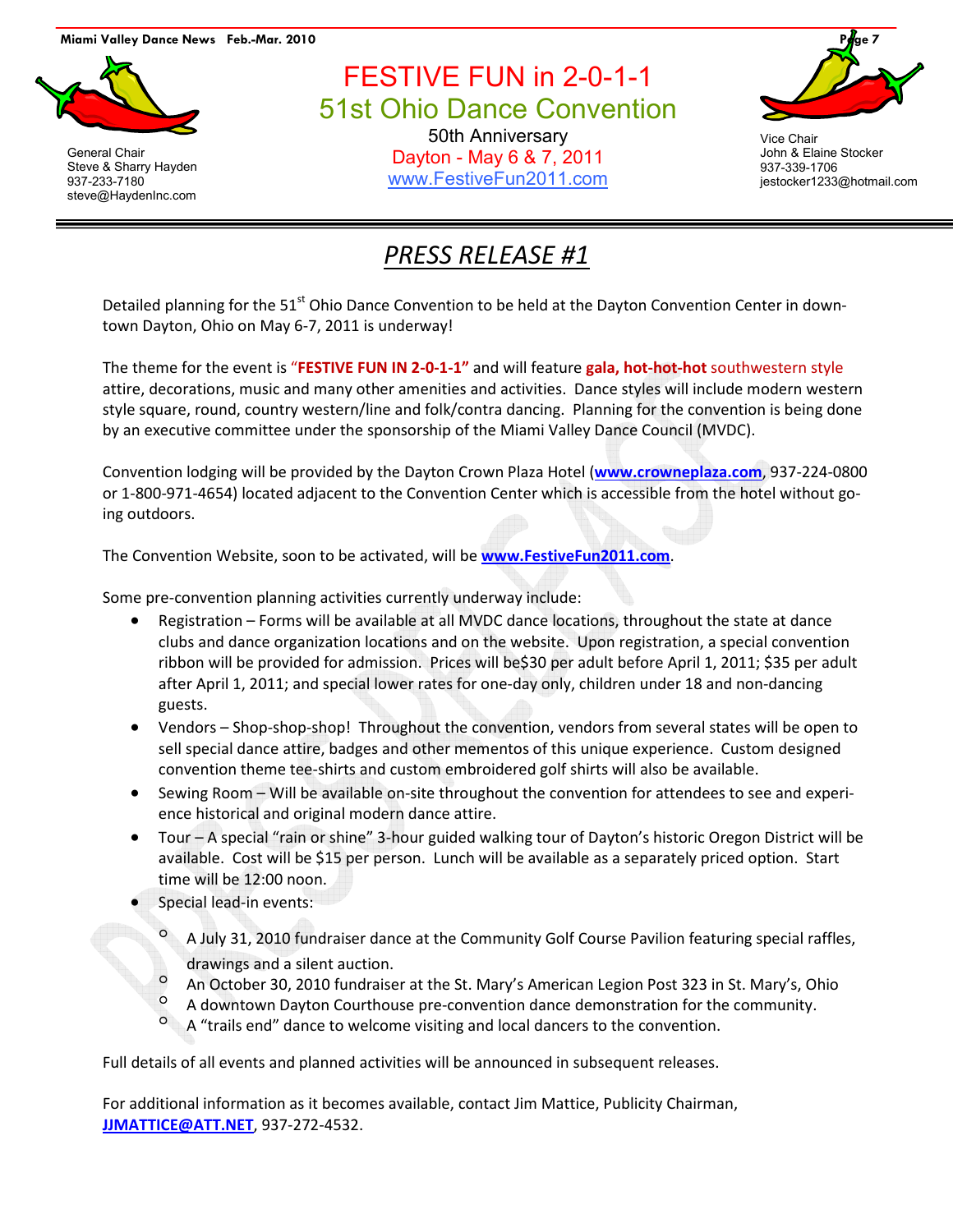# **Share Vour Clubs Memories**

Does your club have a scrapbook? Would you like to share it at the **2010 Ohio Dance Convention? Bring your scrapbook and** share your memories in our Dance Through Time Memorabilia Room.

The room will be watched when open and locked when closed. Any questions please contact David or Faye Layne 216-650-3527 or snowgoogle@yahoo.com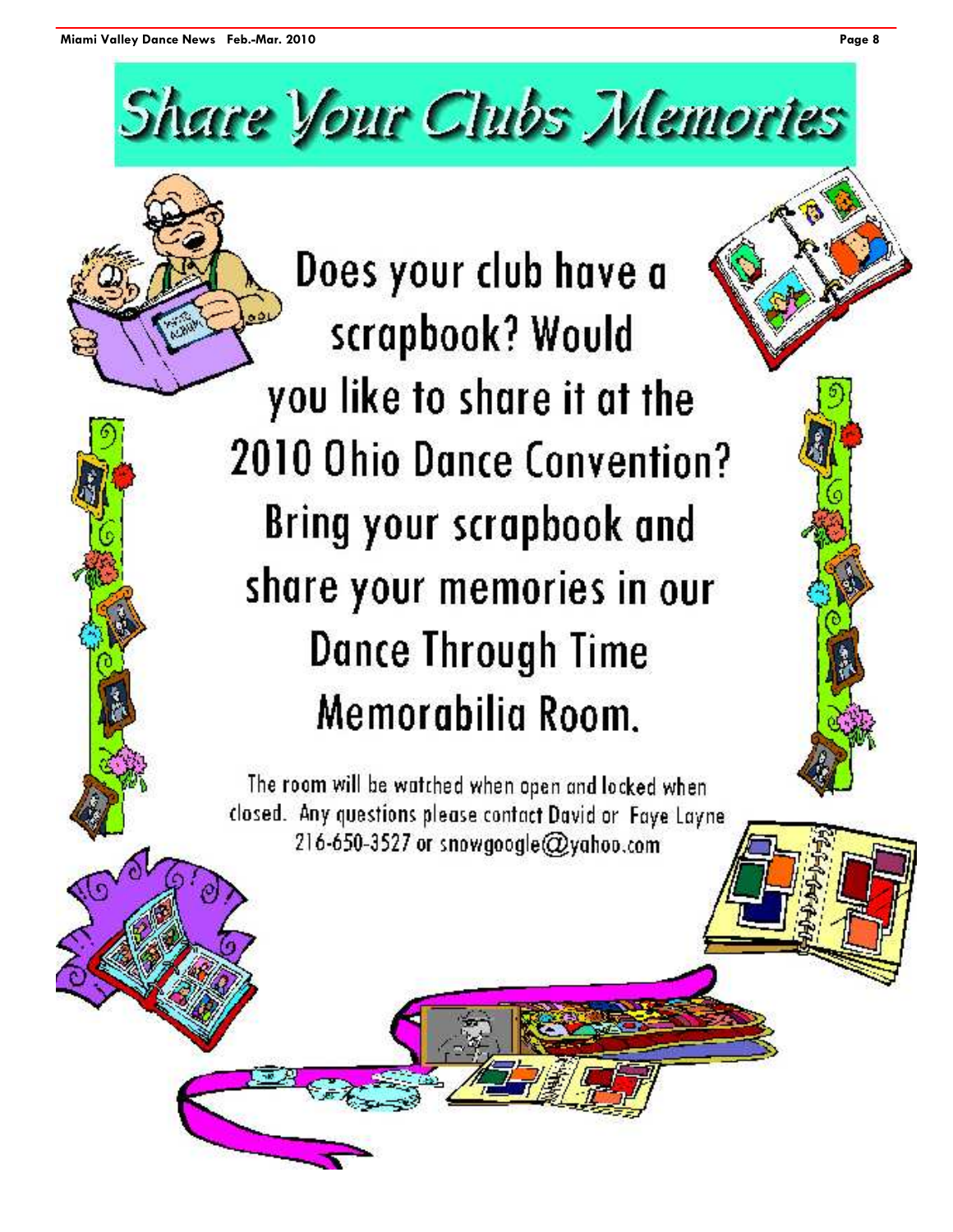**Miami Valley Dance News Feb.-Mar. 2010 Page 9** 



**FESTIVE FUN in 2-0-1-1 51st Ohio Dance Convention** 

**50th Anniversary** 



Vice Chair John & Elaine Stocker 937-339-1706 jestocker1233@hotmail.com



# SATURDAY, JULY 31 2010 7:00 – 10:00 PM

# HOSTED BY YOUR CONVENTION EXECUTIVE COMMITTEE

# Callers: Ken Roberts, Jason Raleigh Cuer: Elaine Wintrow (Early Rounds 7-7:30)

Cost: \$5.00 per person

GREAT OPPORTUNITIES: SPECIAL SPLIT-THE-POT,

RAFFLES, SILENT AUCTION, T-SHIRT SALES

AND MUCH MORE

MICHAEL SOLOMON PAVILION 2917 BERKLEY ST. KETTERING, OH 45409

General Chair Steve & Sharry Hayden 937-233-7180 steve@HaydenInc.com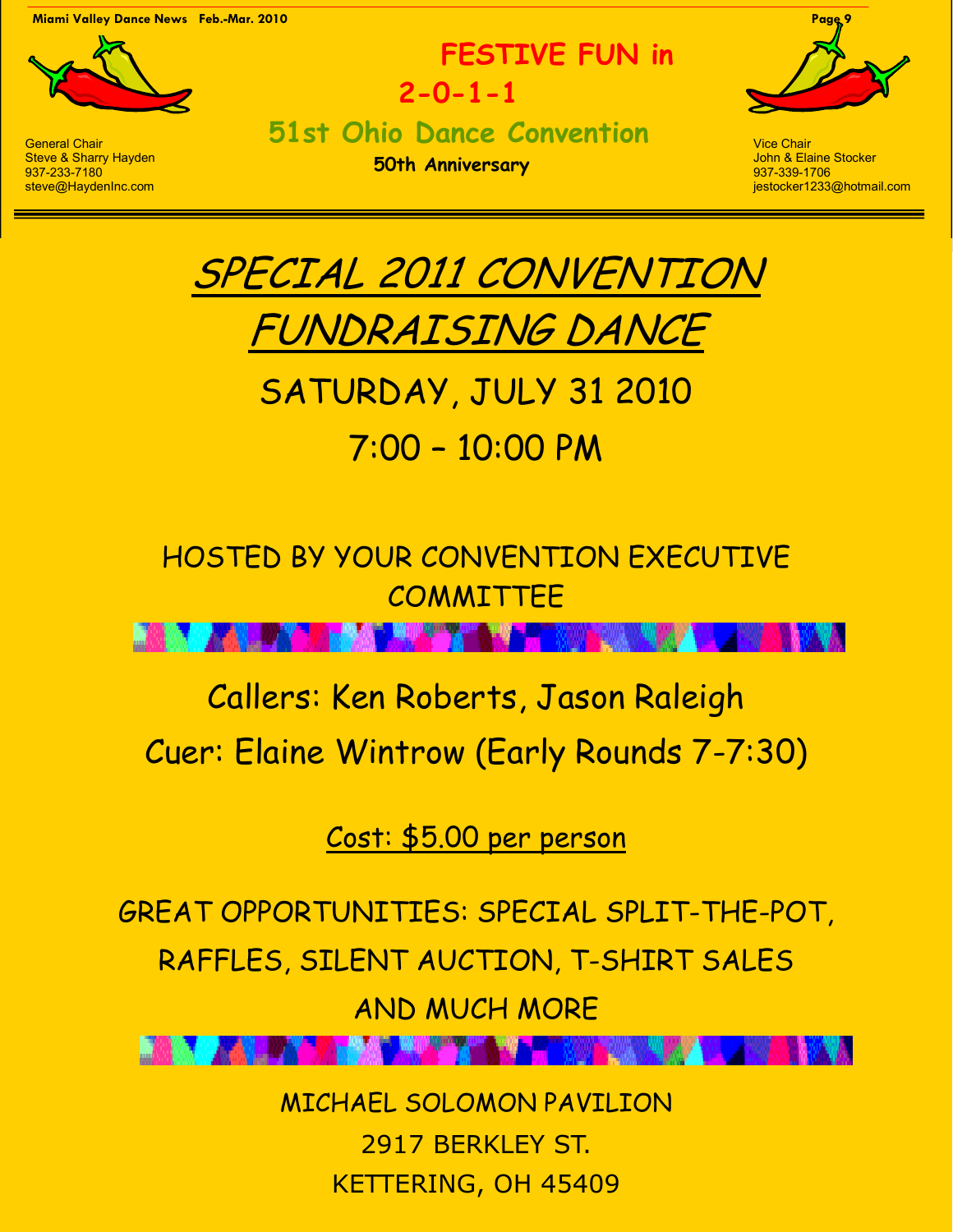**Miami Valley Dance News Feb.-Mar. 2010 Page 10**



#### **REGISTRATION UPDATES**

#### **Registration Rates**

Time is running out to Register at the \$50.00 rate. Rates will change after May 31, 2010 to \$60.00 per person – this is an increase of \$20.00 per couple, save some money and register before May 31. No confirmations will be mailed by US Mail after May 31, and ribbons will be available at the door. If you provide an email address we will confirm by email after that date.

**------------------------------------------------------------------------------------------------------------** 

#### **Registration Hours and Packet Pick Up Information**:

Packets will be available Starting at noon on Tuesday June 22, 2010 in **Lobby A** of the Kentucky Fair and Expo Center, 937 Phillips Lane, Louisville KY. These packets will include your Convention Badge and items that you preordered in advance – IE: Program Book, Syllabus, Wednesday Evening Special Events Tickets, Cookbooks, and Sew & Save.

#### Hours of Registration:

| 6/22          | Tuesday            | Noon until 5:30 pm        |
|---------------|--------------------|---------------------------|
| $6/23 - 6/25$ | Wednesday – Friday | 8:30 am until 8:30 pm     |
| 6/26          | Saturday           | $9:00$ am until $8:00$ pm |
|               |                    |                           |

**Parking Passes** – For those that purchased these in advance – they will be available at the Crowne Plaza Hotel, 830 Phillips Lane, Louisville. This is right out side the Main Gate of the Kentucky Fair and Expo Center. There will be a Dancer Hospitality Table for pick up. You will need to sign and pick up your passes there. Please make sure you pick up your pass before you pick up you packet, so you do not have to pay to park. That is one advantage of ordering these in advance so you could save a gate fee to pick up your packets. Passes are good Tuesday through Saturday. If you haven't ordered – please do so by May 31. They only way to get in without paying each time is with a parking pass. They will be higher at the door – if available.

**Bus Passes** from the Convention Hotels are currently \$50.00 per person; this will be going up to \$60.00 per person after May 31. Our Buses will run from the **Convention Hotels to Expo Center unloading at Lobby B. – Note Registration Office for the 59th National Square Dance Convention is located in Lobby A – once unloaded – take a left in the main hallway to the next lobby.**

Have you converted your Early Registration? If not please fill out the long form that you received last November and order your Program Syllabus, Wednesday Evening Special Event Tickets, and let us know if we can help with your hotel needs. Our Convention Hotels are fi come basis, so please send in your form today. If you can't find the one we sent you, just fill out any blank form and send it in, or you ca load a copy of the form from our website: www.59thnsdc.com.

**Registration/Housing information**: Contact the 59th NSDC Housing/Registration Chairman at: 59th National Square Dance Convention®, P.O. Box 128, Milton, KY 40045-0128. Phone: (502) 732-0979. Fax: (502) 732-4600. Email: reghousing@59thnsdc.com You can also download a 59th NSDC Registration Form and find other useful information about the 59th NSDC at our Web Site: http:// www.59thnsdc.com

**Vice Chairman, National Publicity, John & Sherri Lawrence, jlawrensr1@bellsouth.net**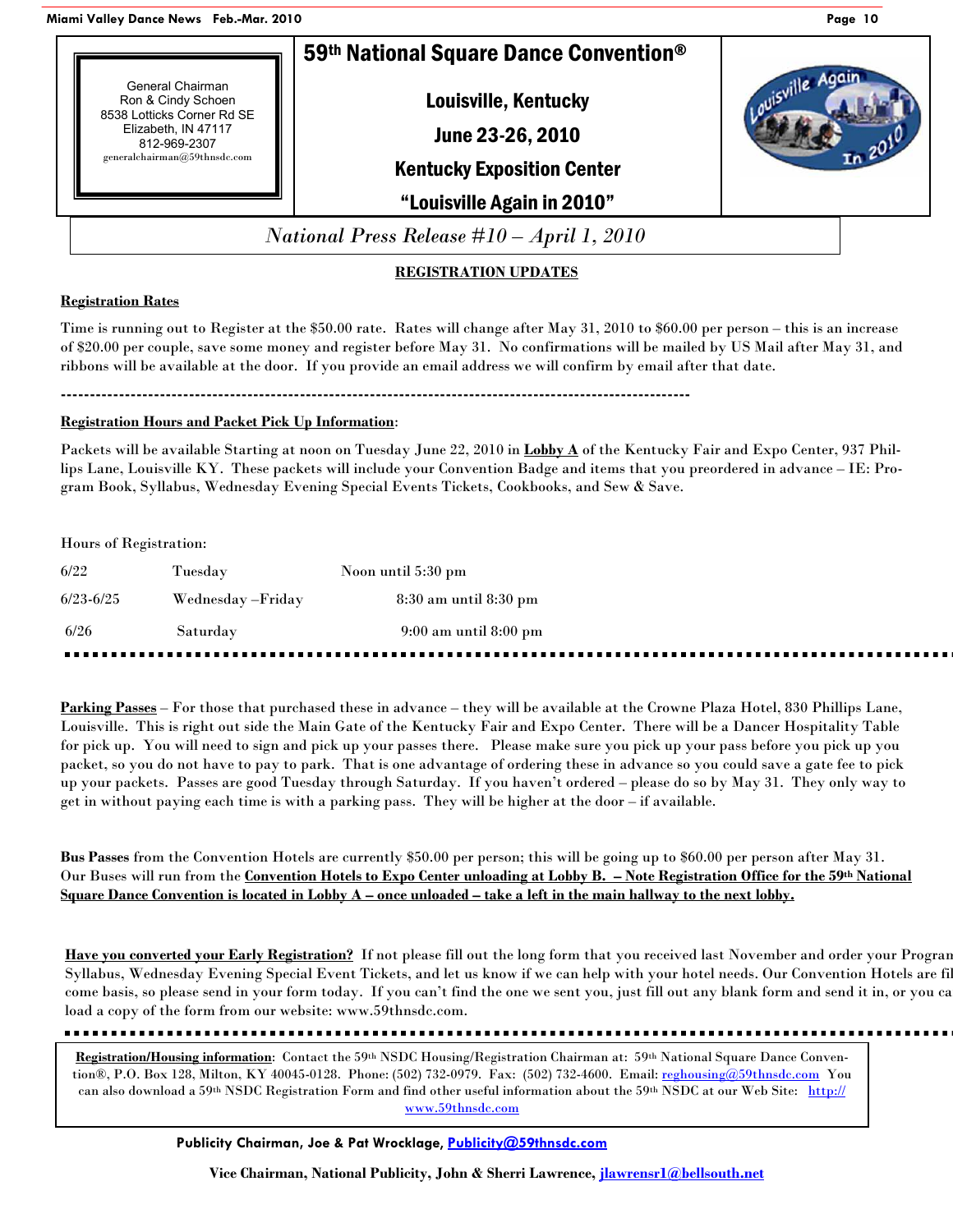#### **59th National Square Dance Convention**

#### **Trail Through Dance**

#### **DAYTON, OHIO AREA**

Sponsor: The Gem City Square Dance Club

**Saturday, June 19th, 2010**  7:30 – 10:30 pm, \$7.00 per person in advance (\$8 at the door)

#### Dancing *At the Famous Michael Solomon Pavilion*

2917 Berkley St, Dayton, OH 45409 (Off Dorothy Lane in Kettering) Great Sound / Great Food / Hardwood Floors / Casual Attire Acceptable Plus Square Dancing with Rounds Banner Raids and Retrievals Welcome For more information contact: John & Elaine Stocker, 2950 Marr Rd, Casstown, OH 45312. Phone: 937-339-1706, email: jestocker1233@hotmail.com



Dee Dee **Dougherty-Lottie** Arizona / Minnesota



**Jack Pladdys** Ohio



**Jimmy Roberson** North Carolina



Gay & John **Chevalier** Ohio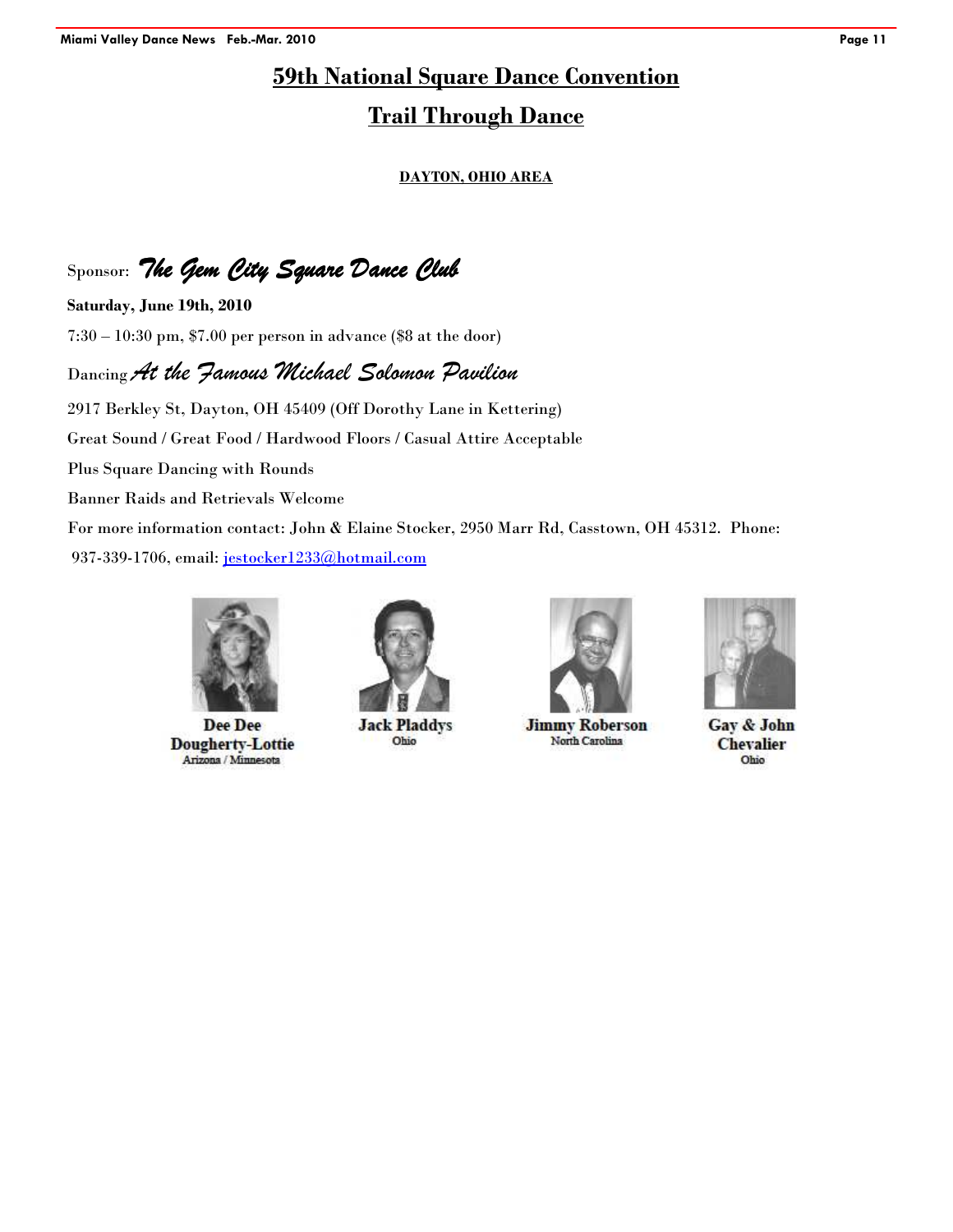#### **Proposal to Modify the MVDC By-Laws**

This proposal is presented by the Council Officers.

First presentation to MVDC membership planned for **March, 2010**. Second presentation to MVDC membership and voting on proposal planned for **May, 2010**.

#### **This proposal seeks to redefine the Michael Solomon Support Committee.**

#### **Page 2 of this handout shows the current sections of the By-Laws that we want to change.**

#### **Page 3 of this handout shows the proposed changes.**

#### **The current By-Laws, dated January 12, 2009, are as follows:**

#### ARTICLE I. DUTIES OF THE OFFICERS

#### Section 2. President

D. Appoints

2. Standing committees (with the exception of the Michael Solomon Support Committee), and (See Bylaws, Article VI, Section 3.)

#### ARTICLE VI. COMMITTEES

Section 3. Standing Committees & Representatives

- E. Michael Solomon Support Committee
	- 1. Management The MSSC shall manage the Michael Solomon Pavilion by
		- a. performing building and yard maintenance and improvements with the permission of the City,
		- b. planning expenditures through the use of a Council approved budget,
		- c. providing a schedule function,
		- d. recommending usage fees for approval by the Council, and
		- e. publishing schedule information, usage guidelines, and approved usage fees.
	- 2. Chair The Chair of the MSSC
		- a. shall be selected by the membership of MSSC,
		- b. shall serve for a term to be determined by the MSSC membership,
		- c. shall act as liaison between the Pavilion users, the Council, and the City in matters concerning the Pavilion, and
		- d. shall report status of MSSC activities and finances to the City.
	- 3. Membership The membership of the MSSC shall consist of one representative from each organization that meets regularly (at least 6 meetings a year) in the Michael Solomon Pavilion. The Council shall be represented by a Trustee. The President of the Council shall be an ex-officio member of the MSSC.

#### 4. Monies

- a. The MSSC shall prepare and submit a budget for Council approval each year.
- b. The MSSC shall maintain a support fund separate from Council monies.
- c. Usage fees shall be deposited into the support fund.
- d. The support fund shall be used only for the management (as defined above) of the Michael Solomon Pavilion.
- e. The MSSC shall submit a financial report for each regularly scheduled Council meeting.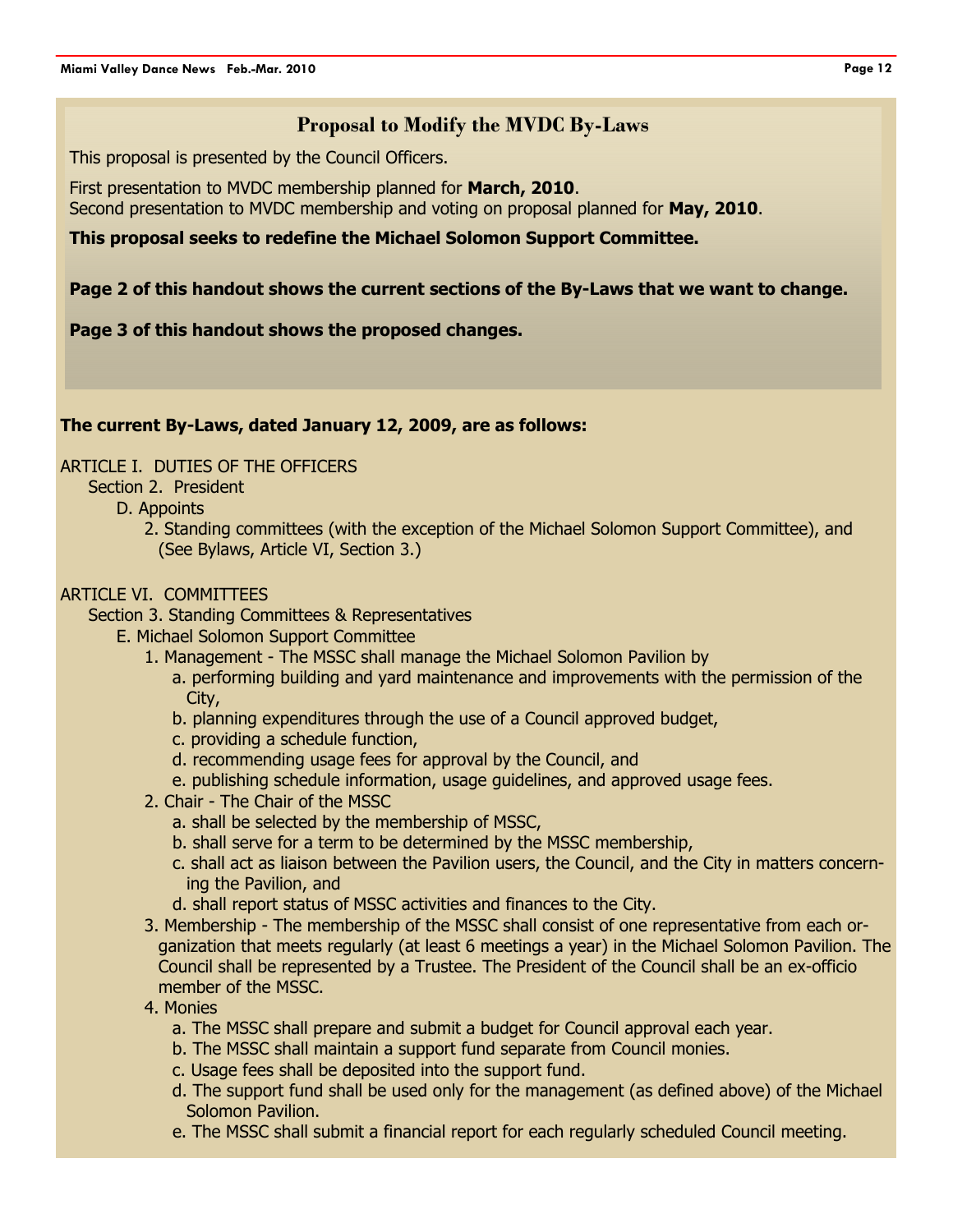**Proposal to Modify the MVDC By-Laws-Continued** 

- f. MSSC finances shall be subject to audit by the Council and the City.
- 5. Meetings The MSSC shall hold at least four (4) meetings per year.
- 6. Operating Procedures The MSSC may create and approve internal operating procedures without the further approval of the Council as long as such operating procedures are not in conflict with the Council Constitution and By-Laws.

#### **Proposed Changes to the By-Laws are as follows:**

1<sup>st</sup> Change - Delete the parenthetical phrase "(with the exception of the Michael Solomon Support Committee)" from Article I, Section 2, item D, item 2. The result would be:

#### ARTICLE I. DUTIES OF THE OFFICERS

Section 2. President

D. Appoints

2. Standing committees, and (See Bylaws, Article VI, Section 3.)

2<sup>nd</sup> Change - Replace Article VI, Section 3, item E. Michael Solomon Support Committee and all its sub items with the following:

#### ARTICLE VI. COMMITTEES

Section 3. Standing Committees & Representatives

Michael Solomon Support Committee (MSSC)

General Responsibilities

Manage, schedule, maintain, and improve the Michael Solomon Pavilion (the Pavilion).

Prepare and submit a budget for Council approval each year.

Recommend Pavilion usage fees for approval by Council.

Publish Pavilion schedule, usage guidelines, and usage fees.

The MSSC positions and their responsibilities shall be:

MSSC Coordinator

Shall act as liaison between all Pavilion users, the Council, and the City in matters concerning the Pavilion.

Shall report status of MSSC activities and finances to the Council and the City.

Pavilion Maintenance Coordinator shall organize and perform building and yard maintenance and improvements with permission of the City.

Pavilion Scheduler shall maintain the Pavilion schedule.

MSSC Member at Large

Shall support each coordinator in carrying out responsibilities,

Shall take minutes of each meeting, or assign another committee member to do so. Shall provide an article for each MVDC newsletter.

Council Trustee – Shall provide MSSC oversight.

MSSC Treasurer

Shall receive monies, pay bills, and maintain auditable financial records.

Shall maintain a support fund separate from Council monies. The support fund shall be used exclusively for management/maintenance of the Pavilion.

Shall deposit all Pavilion usage fees into the support fund.

Shall provide financial reports for each regularly scheduled Council meeting.

Shall make records available for audit if requested by the Council or the City.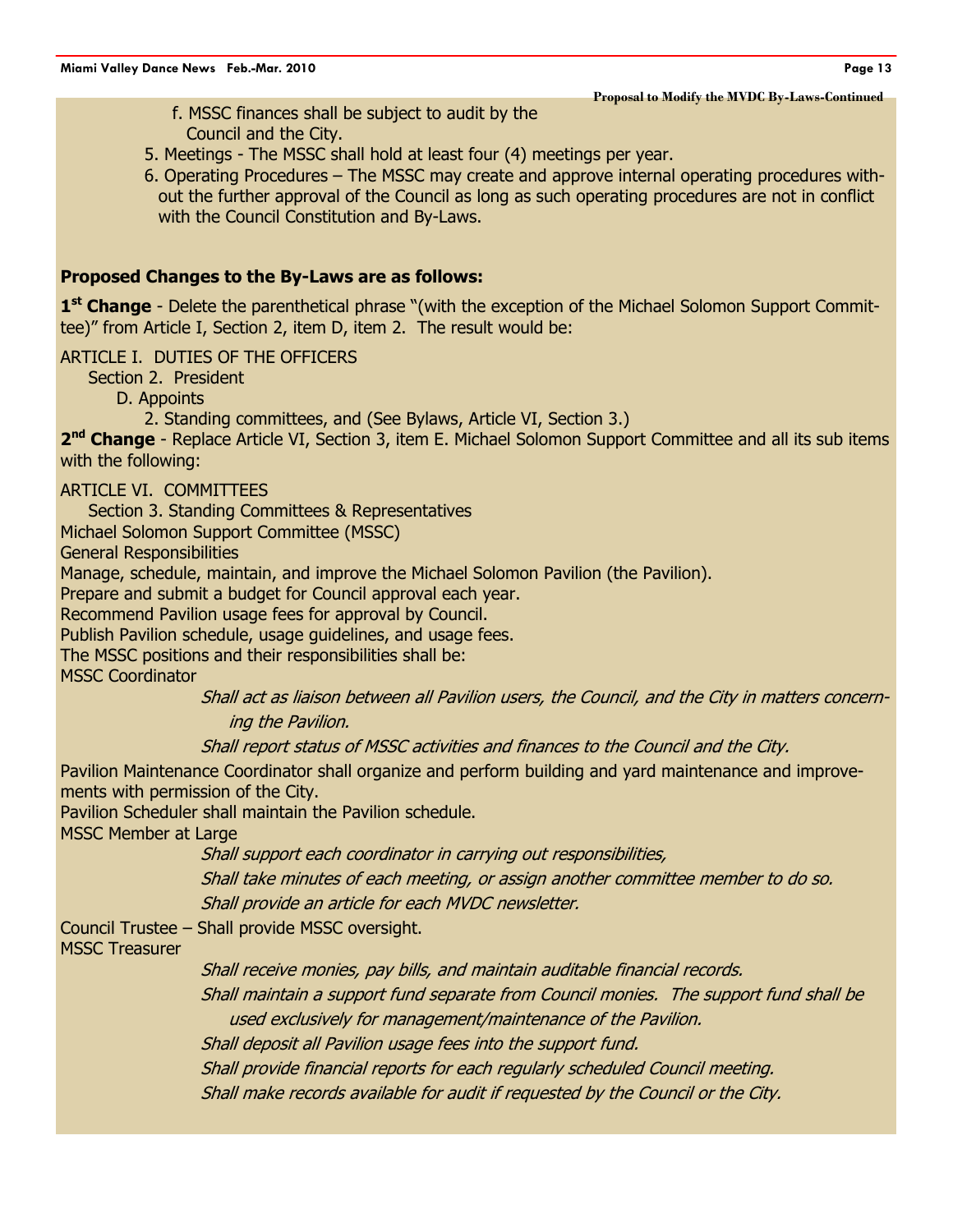#### **Meetings**

The MSSC shall hold six meetings per year.

Meetings shall be scheduled no less than two weeks prior to the Executive Board meeting.

Minutes of each meeting are due to the Council President no later than two weeks after the meeting takes place.

**Membership** 

The MSSC shall consist of representatives from no fewer than 3 different organizations that meet regularly (at least six meetings a year) in the Michael Solomon Pavilion and at least 1 representative from a MVDC member club that does not regularly dance at the Michael Solomon Pavilion .

MSSC Coordinator, MSSC Treasurer, and MSSC Member at Large shall be appointed in odd years for a two year term. Appointees to these positions in 2010 (date of new committee formation) shall serve a three year term.

Pavilion Maintenance Coordinator and Pavilion Scheduler shall be appointed in even years for a two year term.

Council Trustee to the MSSC shall be appointed each year.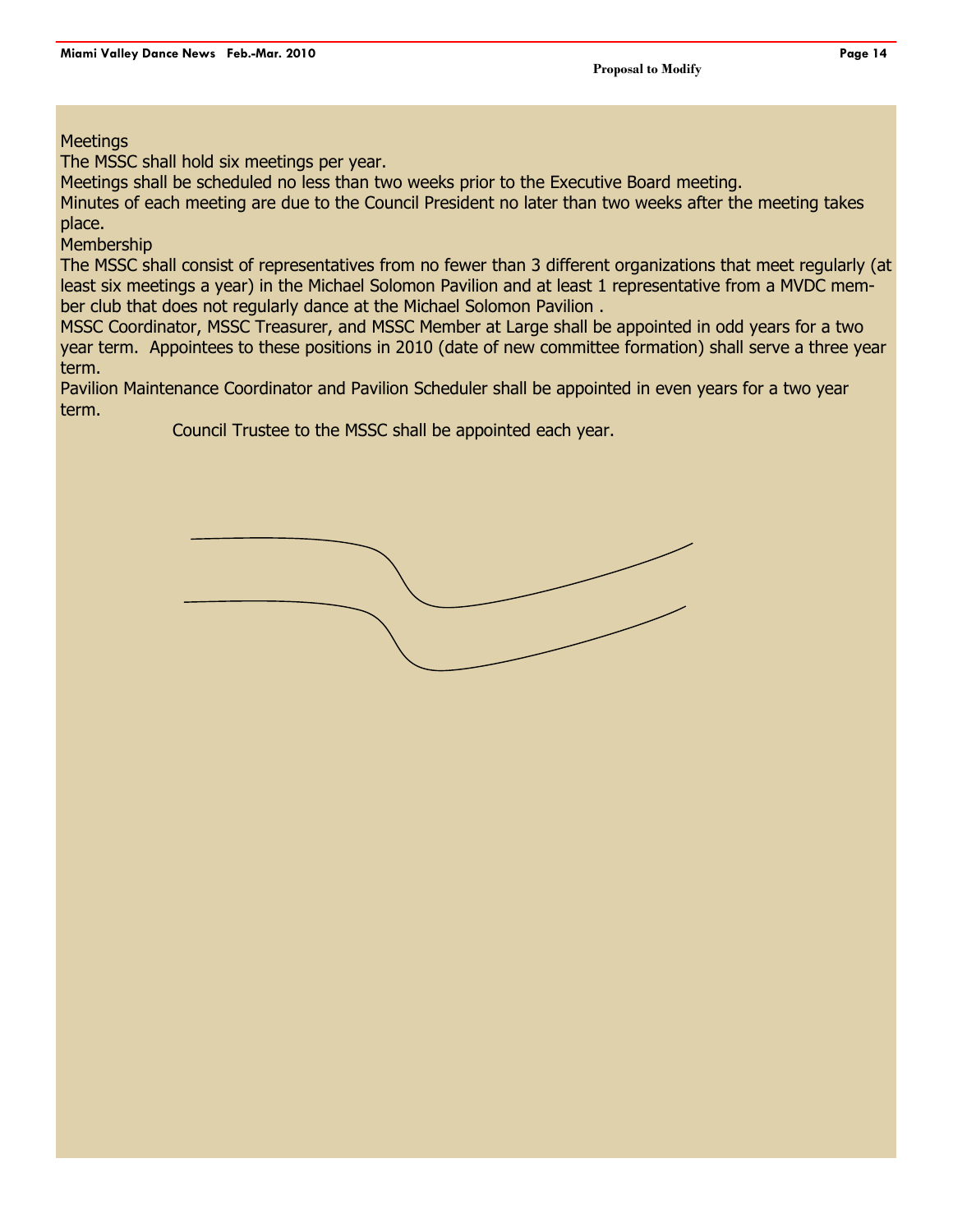## Club News

#### **Cardinal Squares**



Our dance schedule for the upcoming months follow. If you have any questions, call Richard Bishop at 937-843-9655.

April 23rd, 2010 Caller, Ken Roberts; Cuer, Mark Johnson

### **Cityfolk**

**6:30 PM - Waltzing 7:30 PM - Instruction 8:00 PM - Contra dancing**

First Friday of the Month, September through May (except December) Michael Solomon Pavilion, Kettering

At Door: \$7 adults, children 12 and under free

Let the rhythms lift your feet and your spirits! Join us on first Fridays to dance, socialize, or just sit and listen to some of the best bands and callers in the region. No experience is necessary, all ages are welcome and you don't need to bring a partner. The caller teaches all dances before they start. See our website athttp://www.cityfolk.org/socialDance.htm.

### **Clinton County Country Squares**

The Clinton County club dances the 1st, 3rd, and 5th Thursdays at the Laurel Oaks Career Center, Building 300, Rt. 73E, East of Wilmington from 7:30 p.m. to 10:00 p.m.

The 5th Thursday is unique as it is an "All Singing Calls" Dance with Ken Roberts.

Mark your calendar for our "Swing into Spring" Special Dance on April 24th at the Michael Solomon Pavilion and the "All Singing Calls" Dance on April 29th at Laurel Oaks, Wilmington.

Hope to see you there!!! You will have a great time!!!

Caller Schedule:

| April 1 | Ken Roberts, caller; Jerry Doughman, lines<br>April 15 Gene Record, caller; Jerry Doughman, lines<br>April 24 Swing into Spring Special Dance at the Michael Solomon Pavilion |
|---------|-------------------------------------------------------------------------------------------------------------------------------------------------------------------------------|
|         | Time: 7 - 10 p.m. Jack Pladdys, caller; Elaine Wintrow, cuer<br><b>Students Welcome!</b>                                                                                      |
|         | Hot Sandwiches, snacks, vegetables, fruit                                                                                                                                     |
|         | April 29 "All Singing Calls" Dance at Laurel Oaks<br>Ken Roberts, caller; Jerry Doughman, lines                                                                               |
| May 6   | Ken Roberts, caller; Jerry Doughman, lines                                                                                                                                    |
|         | May 20 Jim Cox, caller; Jerry Doughman, lines                                                                                                                                 |
| June 3  | Ken Roberts, caller; Jerry Doughman, lines                                                                                                                                    |

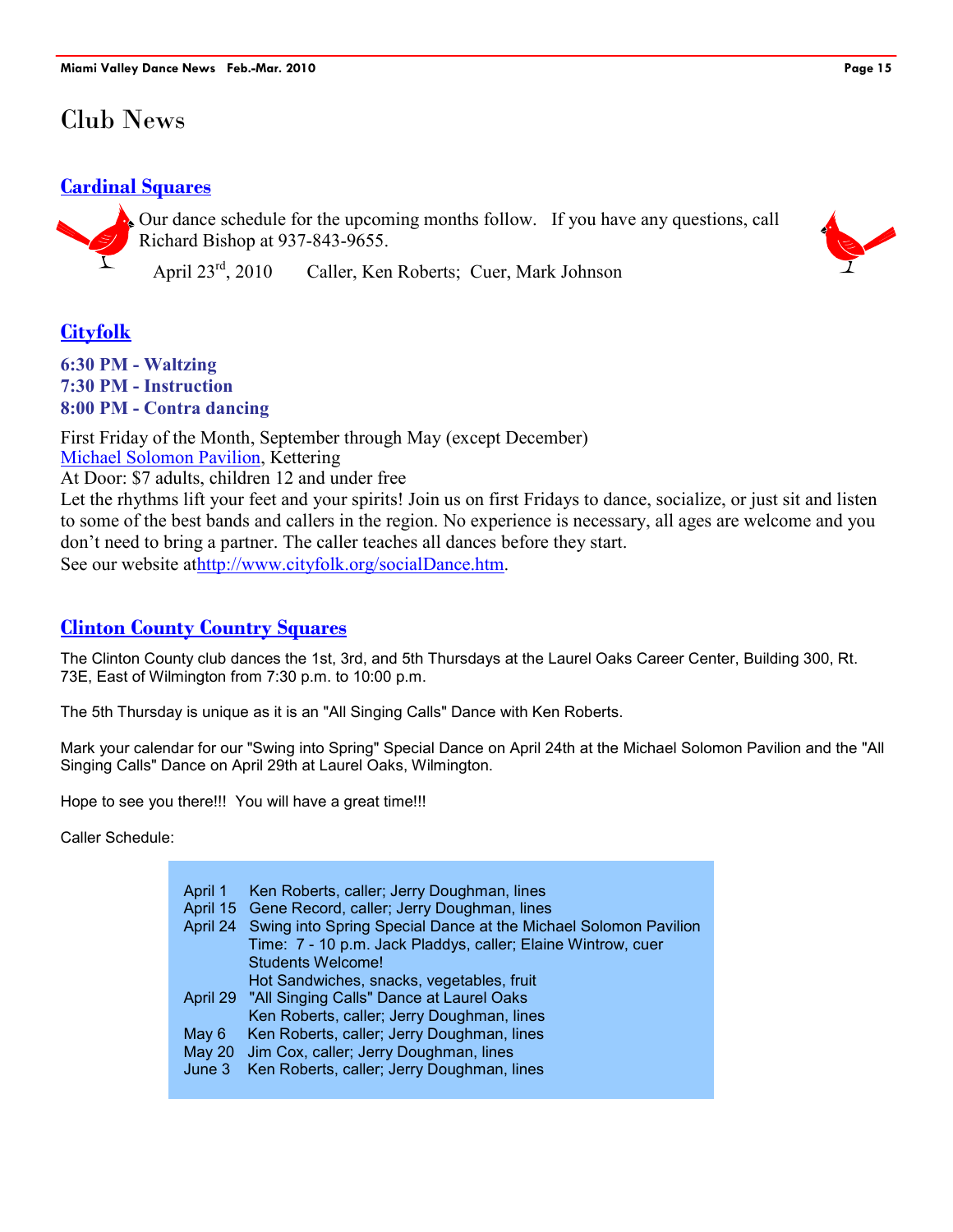#### **Concord Cloverleaf Squares**

#### SPRING**!** Let's all spring into dancing!

**Thanks for helping the club to celebrate our 16th birthday in March and our "foolishness" in April. You made them great dances!** 

**We are so proud of our students and they are looking forward to the caller's association workshops this summer. Thanks also to Jason & Katie Raleigh for their perseverance. It was a hard year with all of their extensive driving and for all of us - weatherwise.**

**Join us: Friday, April 30 with Homer Magnet & Elaine Withrow - with early rounds** 

**Saturday, May 29 with Tom Rudebock & Gay Chevalier** 

For Raids or Retreivals call Kathy at (937) 773-2542 or e-mail her at lazygolden1@aol.com.

**Country Cousins**

**Curli Qs**

**Dancetonians** 

**Dayton Ballroom Dance Club**

#### **Double H Squares**

Double H hopes invites you to come dance with us at Sulphur Grove United Methodist Church.

Call Rose Winkler – (937) 233-6247 to schedule a raid or retrieval.

General Dance Format: 1st, 3rd, 5th Friday 7:30- 10:00 p.m. – ALL DANCES HI-LOW Sulphur Grove Church Activity Center, 7505 Taylorsville Rd, Huber Heights, OH

#### 4/2 **NO DANCE – GOOD FRIDAY**

- 4/16 APRIL SHOWERS DANCE HI-LOW CALLER TOM RUDEBOCK LINES W/ROSE WINKLER
- 4/30 CALLER JASON RALEIGH LINES W/ROSE WINKLER
- 5/7 NO DANCE STATE CONVENTION
- 5/21 MOTHER'S DAY DANCE CALLER TOM REINHARDT LINES W/ ROSE WINKLER
- 6/4 CALLER DICK WINKLER CUER ELAINE WINTROW
- 6/18 FATHER'S DAY DANCE CALLER MARK PATTERSON LINES W/ ROSE WINKLER

**Flying Ghillies Scottish Country Dancers**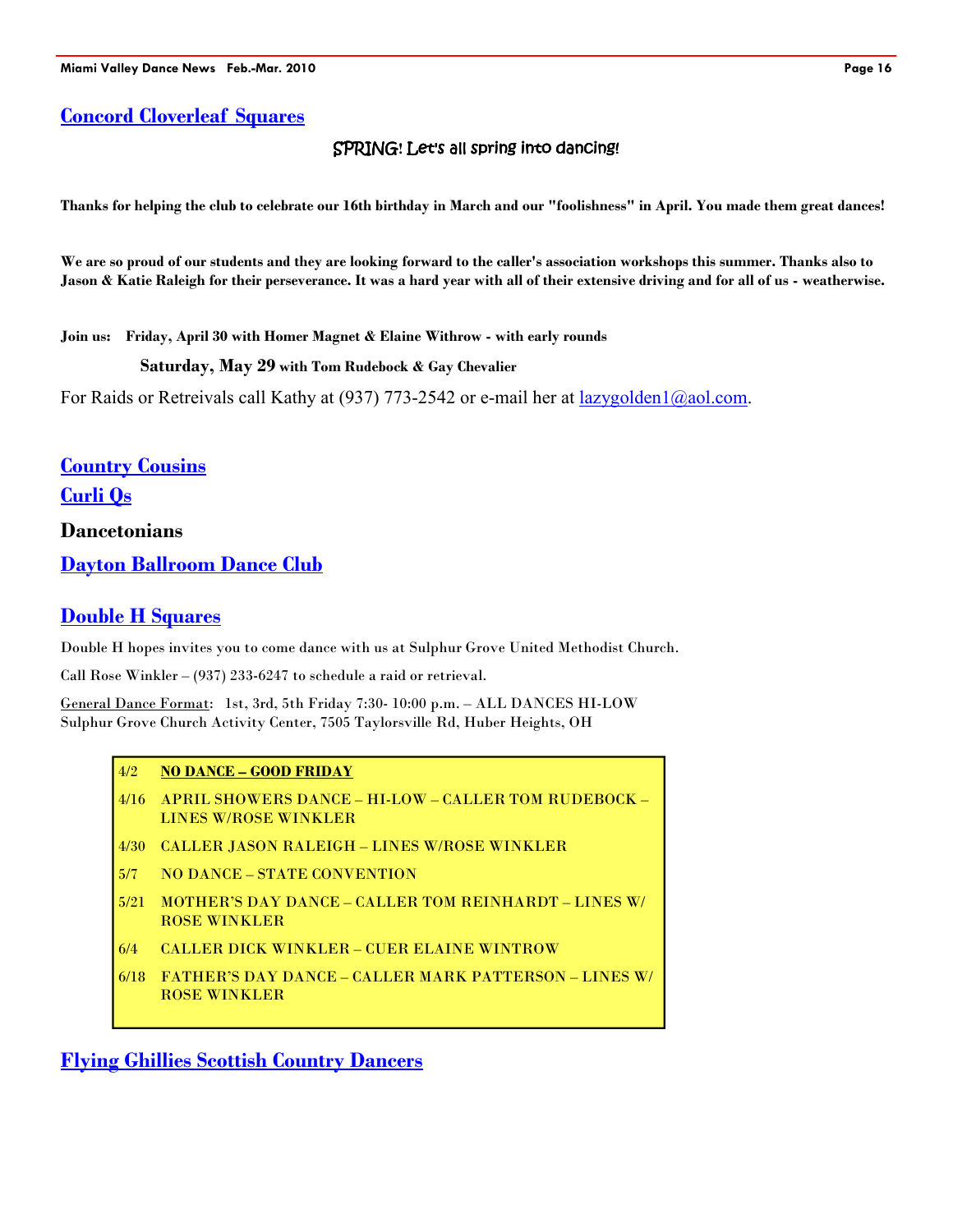#### **Gem City**

Gem City normally dances on the First and Third Saturday of the month (except for major Holidays) at the Pavilion at 7:30 – 10:00 p.m. with early Rounds from 7:00 – 7:30 p.m. Ken Roberts and Stuart Lewis are the Club Caller/Cuer with special guest Callers and Cuers scheduled periodically.

Special highlights for Feb-Apr period include visits by special guest caller Tom Strickland, and our annual Hallelujah Jubilee featuring all gospel singing calls with Ken Roberts, Pam Courts, Sheila Collins and rounds with Stuart Lewis. We will also have our annual Baby Shower dance, in which all proceeds are donated to Woman Line. A donation of baby care items of greater or equal value to admission may be substituted for admission price. Complete details on Gem City Squares people and programs can be viewed at www.GemCitySquares.org or by calling 937-873-8124.

| March 28, 2010 (Sun) | H/L Hallelujah Jubilee                                    | Ken Roberts / Pam Courts /          |
|----------------------|-----------------------------------------------------------|-------------------------------------|
|                      | Time: 2-5 p.m.                                            | <b>Sheila Collins/ Stuart Lewis</b> |
| April 3, 2010 (Sat)  | <b>No Club Dance</b>                                      | <b>Proximity Easter</b>             |
| April 17, 2010 (Sat) | H/L Baby Shower Dance (Proceeds to<br><b>Woman Line</b> ) | <b>Ken Roberts / Stuart Lewis</b>   |
| May 1, 2010 (Sat)    | <b>H/L Club Dance</b>                                     | Ken Roberts / Stuart Lewis          |
| May 15, 2010 (Sat)   | <b>H/L Club Dance/Club Meeting/Elections</b>              | <b>Ken Roberts / Stuart Lewis</b>   |
| Jun 5, $2010$ (Sat)  | <b>Club Dance</b>                                         | <b>Ken Roberts / Stuart Lewis</b>   |
| Jun 19, 2010(Sat)    | Special Trail-Thru Dance 7:30-10:30 No                    | Jack Pladdys / DeeDee Dougherty-    |
|                      | early rounds, \$7/person                                  | Lottie / Jimmy Roberson / Gay       |
|                      |                                                           | <b>Chevalier</b>                    |

Our Spring dance line up follows:

#### **Grand Squares**

The Grand Squares are settled in their new dance hall in Vandalia and we are looking forward to a full year of dancing and seeing you in the hall.

Although our Club schedule has been printed in the foldout, there is one change. We will not be dancing on the weekend of the National Convention in Louisville—June 25th. As published, we will also not dance on 09 July and 13 August.

Upcoming events

| 09 April | Mark Clausing, Cincinnati, OH |
|----------|-------------------------------|
| 23 April | Jack Pladdys, Cincinnati, OH  |

#### **High Point See Saws**

We will be celebrating our 50th anniversary next Sept. 2010.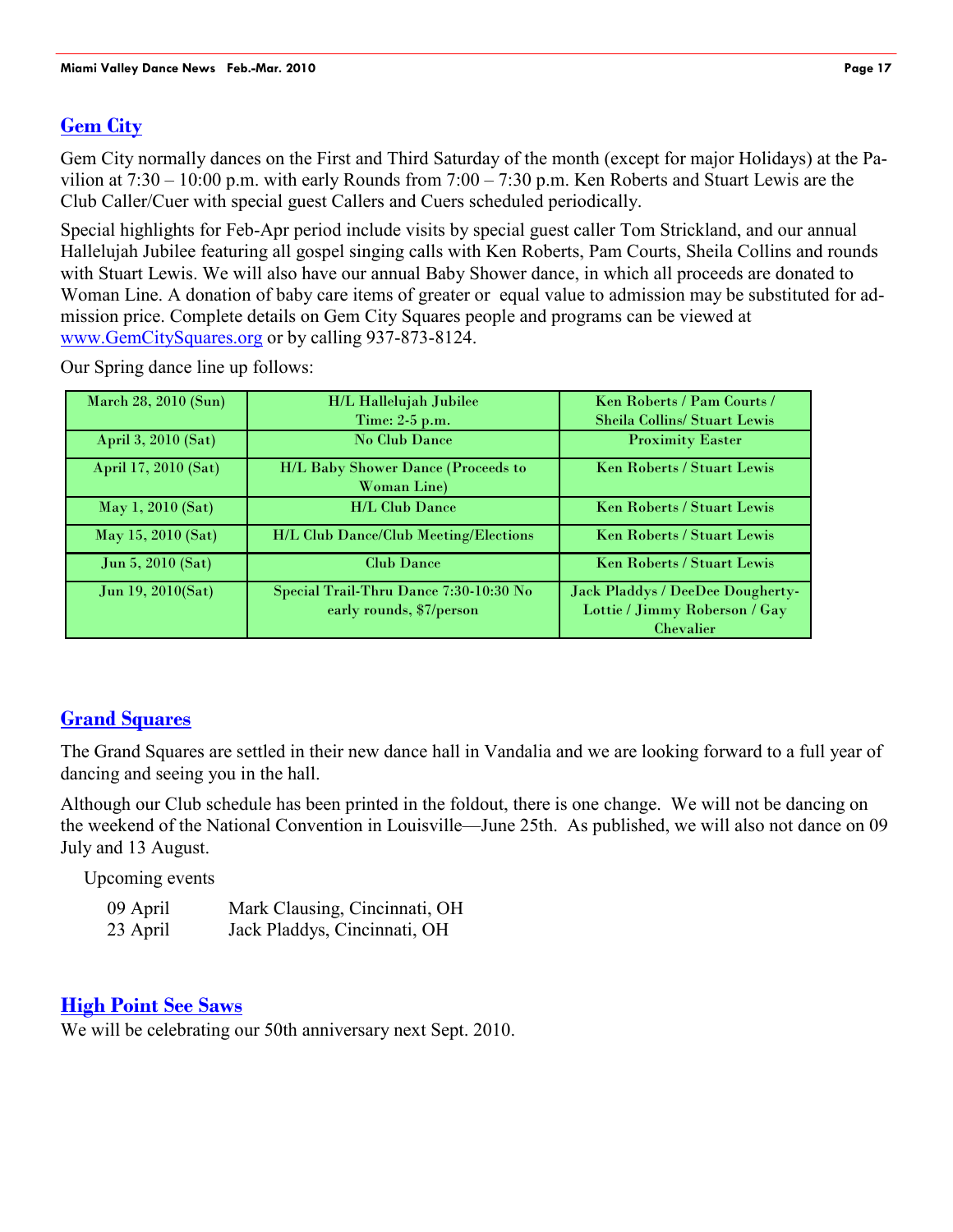#### **Hoosier Corners**

Hoosier Corners is having a used square dance clothing sale at our April 3 dance. New dancers might find just the right outfit for special, very low price! This will be a "hat" dance. Come wearing your Easter bonnet or a crazy hat for some fun!

Our May 1 dance is the very last dance that Frank Roberts will call square dance. He's been our beloved club caller since the Hoosier Corners club formed 23 years ago, and he was calling before then. Frank and Joyce have always gone that extra mile for us, and we'll miss them as our teacher and club caller. We hope they will continue to share the dance floor with us even though Frank won't be calling. Please join us on this very special night to bid Frank and Joyce a warm farewell to calling.

Our next few dances are listed below for your quick review

| $\sqrt{\text{Apr. 3}}$ | Mark Patterson           | Elaine Wintrow (Hat Dance)        |
|------------------------|--------------------------|-----------------------------------|
|                        | May 1 Frank Roberts      | <b>Gay Chevalier</b>              |
|                        | May 29 Clyde Stocker     | Bonnie Lawrence (Patriotic Dance) |
|                        | $\int$ June 5 Rich McCoy | <b>Elaine Wintrow</b>             |

We dance the first and fifth Saturdays monthly. Pre-rounds begin at 7:00 P.M. Squares and Rounds are from 7:30-10:00 P.M. First Saturday dances Jan. through April are Hi-Low. We dance at the Richmond Senior Community Center at 1600 S. 2nd Street, Richmond, IN 47374. See our website at http://www.sharpsites.net/ hoosiercorners/index.html. For questions or raid and retrieval information, call Sue Reagan 765-488-0042.

## **Kitty Hawks**

Kitty Hawk's dance on the 1st, 3rd, and 5th Fridays of the Month. Our club dances are held from 8-10:30 PM and watch for pre rounds that start at 7:30, all dances are Hi-Lo. We dance at Good Shepherd Church, 901 E. Stroop, Kettering, Ohio 45429.

Kitty Hawks will not be having a dance on the 1st Friday of April, April 2nd Good Friday.

On Feb 19th Kitty Hawks crowned our new Honor Couple for 2010, Ken and Peg Cizadlo, at our dance and a picture of the honor couple is at right.

March 5th we had a Black Light dance and it was a fun time! We decided we needed more black lights so that means there will be more Black Light dances. We all wore white gloves that were provided by the club and when we weaved the ring with hands up in the air it looked so awesome! It was neat to see all the white glowing and the white lace of the women's dresses looked so nice. Jason Raleigh was the caller and he did an excellent job! It was hard to take pictures of



that so you will have to come to our next one to see how it looks.

April 16th is our Chili Dance with Jack Pladdys and Jason Raleigh calling with Elaine Wintrow on rounds. Chili is being served at 6:30 to 7:45. Dancing starts at 7:00. Tickets are \$8 in advance and \$9 at the door. If you do not want chili tickets are \$6 in advance and \$7 at the door. Just chili is \$2 if any non dancers want to attend.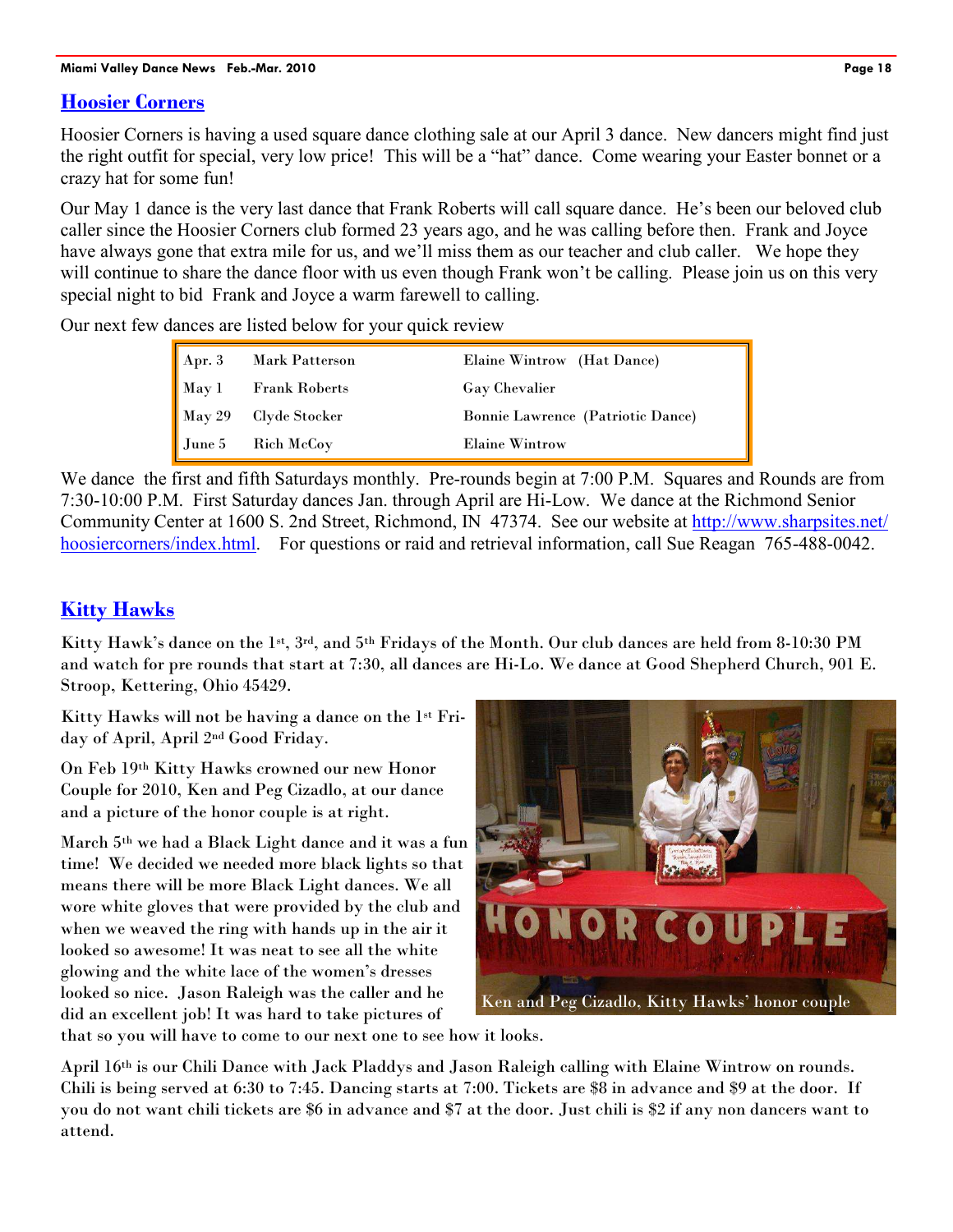#### Kitty Hawks' Dances for April and May are:

| $\blacktriangle$ April $2^{\text{nd}}$ | No dance (Good Friday)                                                                                                                                           |
|----------------------------------------|------------------------------------------------------------------------------------------------------------------------------------------------------------------|
| April 16th                             | Chili Dance, Jason Raleigh, Jack Pladdys, and Jimmy Robinson calling,<br>Elaine Wintrow cueing 6:30 to 7:45 serving chili Dancing starts at 7:00,<br>Hi Lo dance |
| April $30th$                           | Jimmy Robinson calling and Gay Chevalier cueing                                                                                                                  |
| May 7th                                | No dance because of the State Convention                                                                                                                         |
| $\blacksquare$ May $21$ <sup>st</sup>  | Jack Pladdys calling and Elaine Wintrow cueing                                                                                                                   |

Hope to see all of you in Aurora for the State Convention in May!

We look forward to your visits! For more raid information contact Tim and Patty Dunn at 937-788-2405 or check out our new website at http://Kittyhawk-squaredance-club.com

#### **Miami Valley Folk Dancers**

We dance on Thursday evenings and 2nd Sunday afternoons at the Michael Solomon Pavilion, 2917 Berkley St. Dayton, Ohio 45409.

Come and try us some evening – there's teaching for beginners every Thursday at 7, so you don't have to know anything beyond which is your right and which your left!

**Miami Valley Round Dancers National Carousel No. 114 Rounds by Jobe Stardust Ballroom Dancers Swinging 8s**

#### **Tuesday Afternoon Plus**

Tuesday Afternoon Plus dances every Tuesday from 1:30-3:30. It is a relaxed Plus dance and new dancers should feel right at home. We do line dancing between tips. Everyone is welcome.

**Wheeler Dealers Whirlaways Yellow Springs Yellow Rockers 76 Dance Club**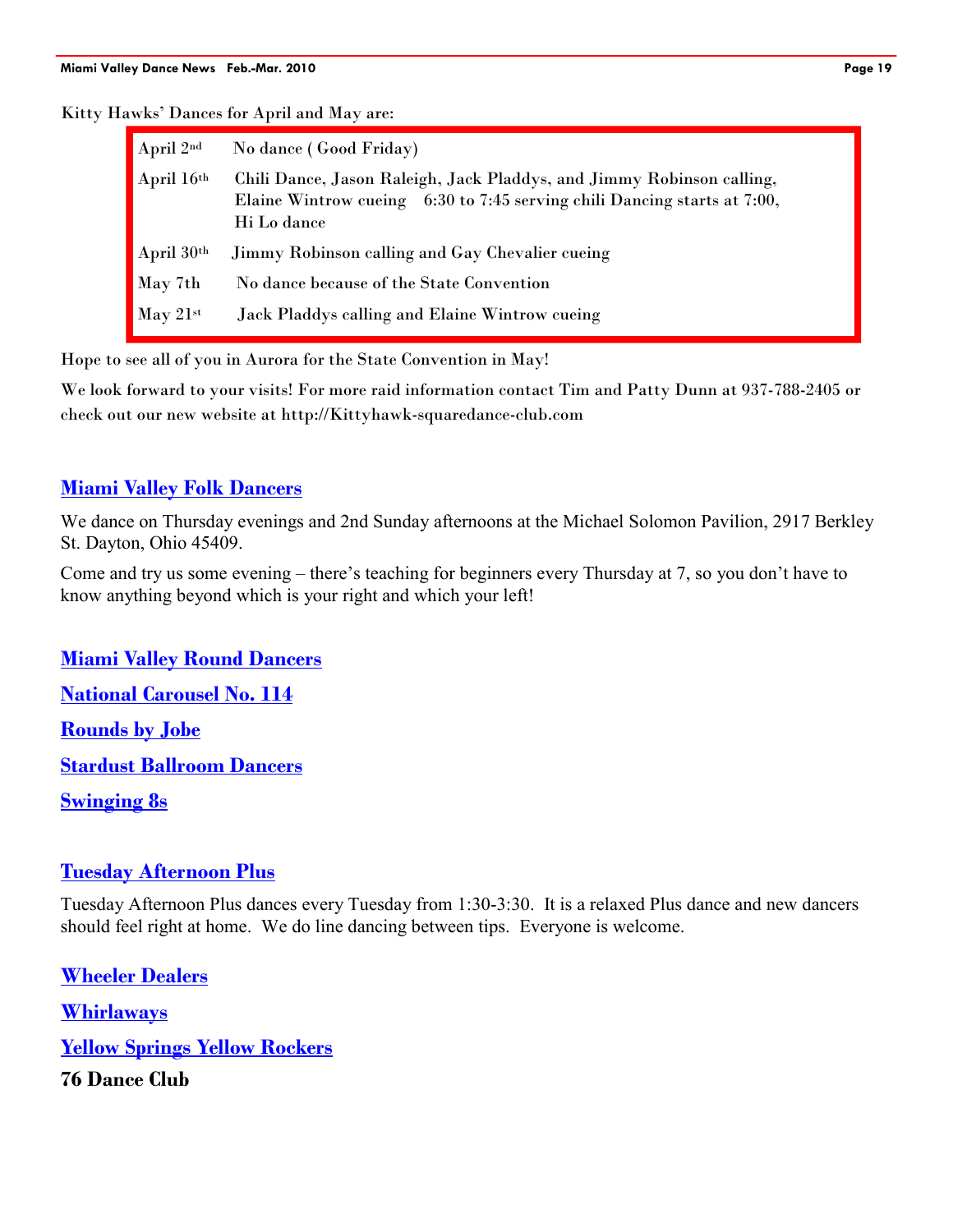

**PRESENT THEIR** 

# HALLELUJAH JUBILEE

# **Square and Round Dance**

**Sunday, March 28, 2010** 

**Hi – Lo Raids / Retrievals Welcome** 

**Squares and Rounds: 2:00 – 5:00** 

**Guests \$6.00\*\*\*\*\*\*Members \$5.00\*\*\*\*\*\*New Dancers \$2.00**

# Dance to Your Favorite All Time **Great Gospel Songs!**

## **Callers: Cuer:**

**Pam Courts Stuart Lewis Sheila Collins Ken Roberts** 

**Michael Solomon Pavilion Dayton Community Golf Course 2917 Berkeley St., Dayton**